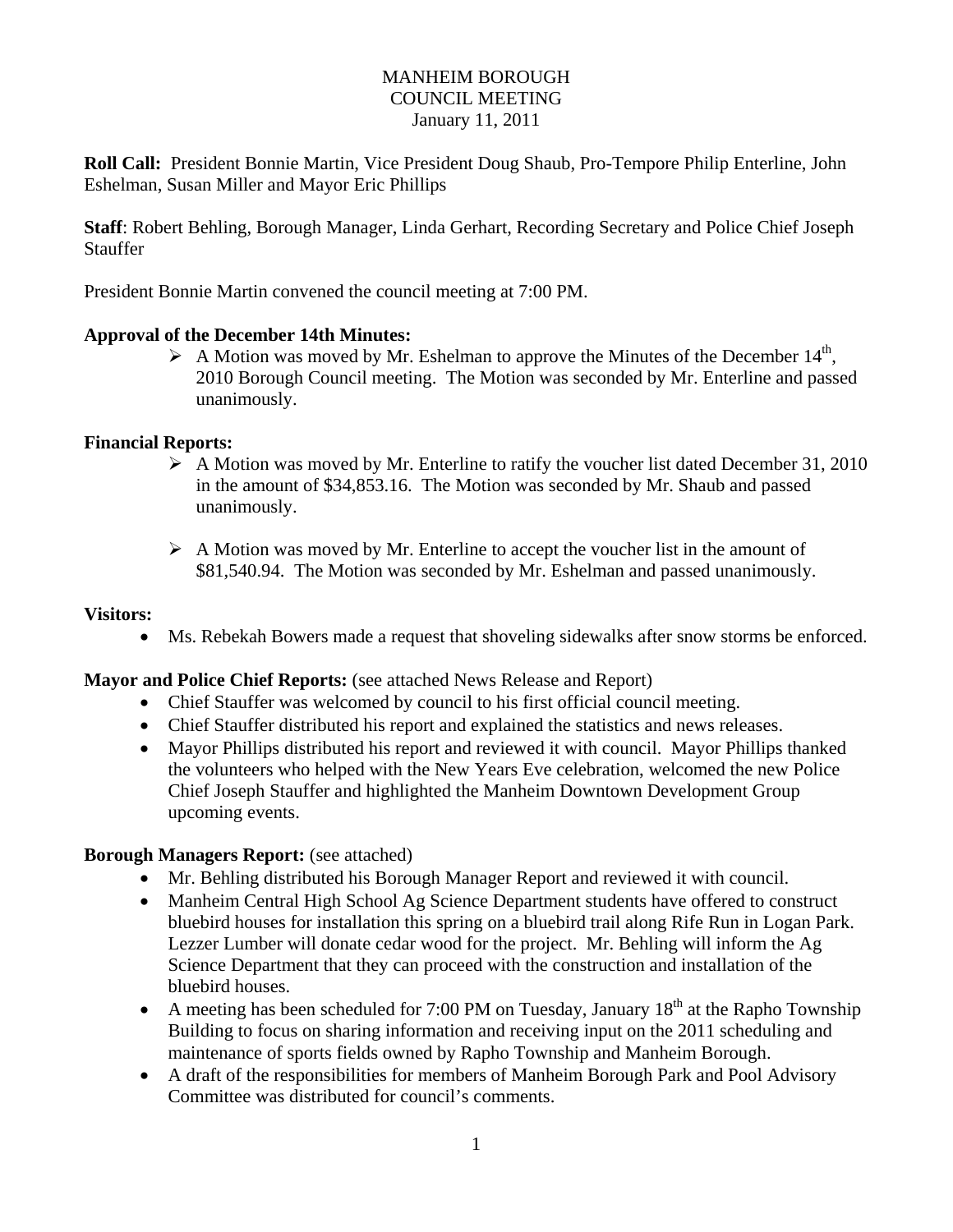- Approval has been received from PennDOT for a new pedestrian crossing at South Main Street and East Logan Avenue at the Post Office. Construction would occur as part of PennDOT's South Main Street project. After a lengthy discussion presenting all the pros and cons, it was decided to proceed with the new pedestrian crossing.
- Other improvements to South Main Street that could possibly be included in the PennDOT project were discussed. The  $250<sup>th</sup>$  Anniversary Committee was looking for guidance as to improvements they could fund for this area. Improved street lighting for South Main Street was discussed as a possible enhancement for this area. It was suggested that new Welcome Signs for the borough are also needed at the west and south approaches to the borough.
- The fire hydrant painting project is ongoing and will hopefully be completed for the  $250<sup>th</sup>$ Anniversary Celebration.
- The Street Department is proposing to schedule the spring street sweeping for May  $9<sup>th</sup>$  to  $13<sup>th</sup>$ . There will also be a street sweeping scheduled for the fall.
- The stormwater management MS4 Compliance Report was submitted to the EPA for approval.
- PPL reported that all street lights have been repaired and they will be maintaining them going forward from this point. Michael Davis, Borough Solicitor is preparing a letter to MEM for breach of contract concerning the street light contract we have with them, since they are delinquent on payments to us since 2008.
- Starting Thursday, February  $3<sup>rd</sup>$ , trash and recycling pickups for the entire Borough will be every Thursday. The elimination of Friday pickups will save \$6,000 over the year. To prevent traffic issues, our solid waste contractor will be picking up along Main and High Streets starting at 6:00 AM. Eagle Disposal will be adding a second trash truck to help with the extra stops.
- The Borough recently received its 2008 recycling performance grant from DEP in the amount of \$3,297, for 272 tons of recyclables. Thanks to increasing recycling efforts by residents we are anticipating larger grant amounts for 2009 and 2010
- Several additions have been researched to enhance the security equipment at the Borough Office Building by adding more cameras and a DVR connection so we can have constant monitoring. A proposal from Select Security for these changes in the amount of \$1,727.00 was presented to approval. Select Security suggested that the monitor, which was not included in their proposal would be less expensive if we purchased it ourselves.
	- $\triangleright$  A Motion was moved by Mr. Eshelman to approve the proposal from Select Security for the additional cameras and DVR set up. The Motion was seconded by Mr. Enterline and passed unanimously.
- The kick-off meeting for the East Gramby Street/North Wolf Street project was held January 11<sup>th</sup>. Bid specifications will be complete next month. The bid is projected to be held the end of February with the project starting with the stormwater work on North Wolf Street in May. The project will be complete before school starts in the fall. The bridge projects on Oak Street and Stiegel Street being completed in conjunction with MAEDC will be going to construction in April. The bid specifications are currently being completed.

# **New Business:**

- A proposal for zoning revisions for our current Zoning and Floodplain Ordinances was presented for review and further consideration and action at the January 25<sup>th</sup> council meeting.
- A letter of dissolution for MCRec that needs to be signed by the Borough Council President was presented for approval.